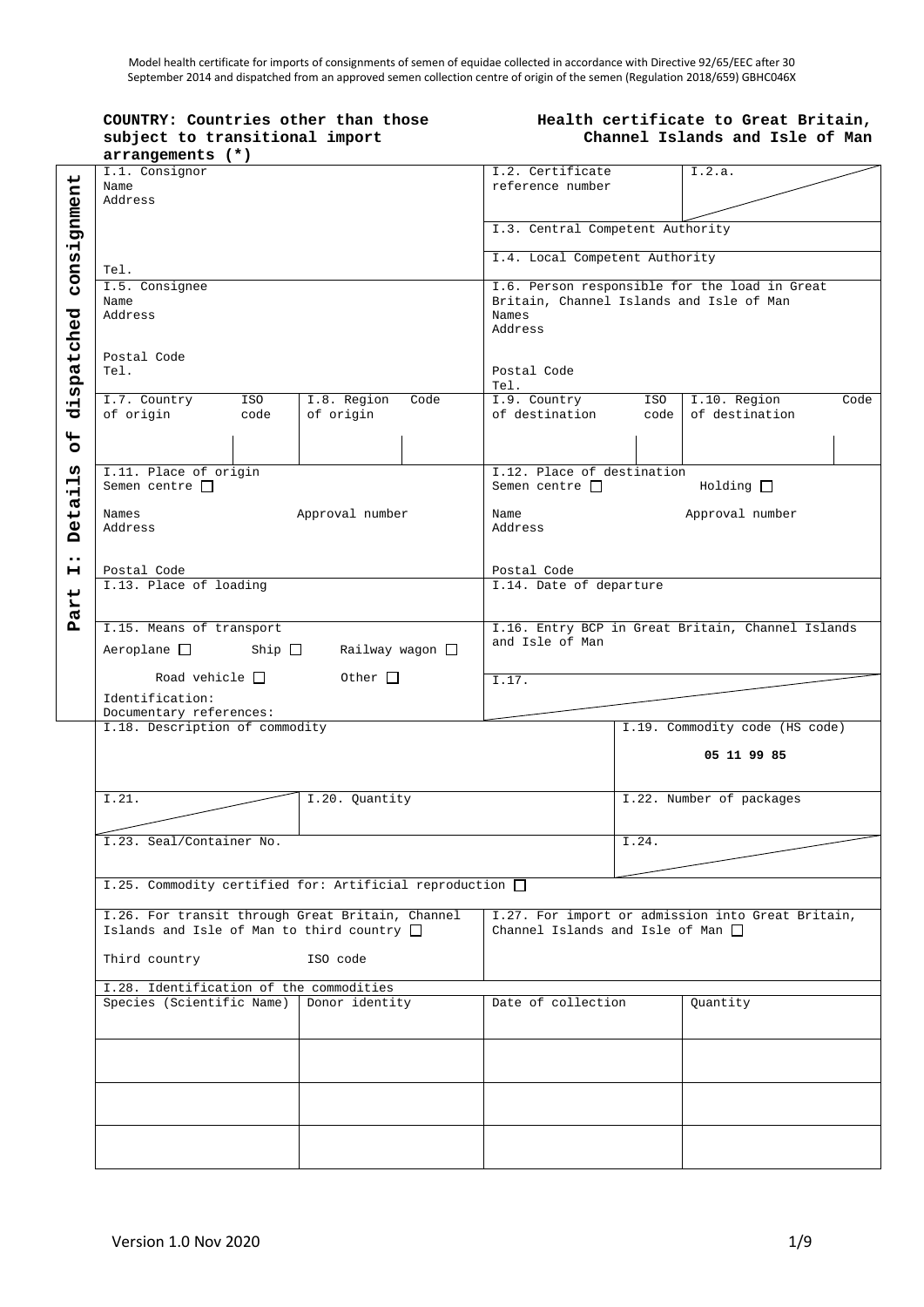**Equine Semen - Section A** 

#### **COUNTRY: Countries other than those subject to transitional import arrangements (\*)**

|                  | ~~~~~~~~~~~~~~~                                                                       |                             |                                                    |                                                                                          |       |  |  |  |  |
|------------------|---------------------------------------------------------------------------------------|-----------------------------|----------------------------------------------------|------------------------------------------------------------------------------------------|-------|--|--|--|--|
|                  | II. Health information                                                                |                             |                                                    | II.a. Certificate                                                                        | II.b. |  |  |  |  |
| nor              |                                                                                       |                             |                                                    | reference number                                                                         |       |  |  |  |  |
|                  |                                                                                       |                             |                                                    |                                                                                          |       |  |  |  |  |
| icat             |                                                                                       |                             |                                                    |                                                                                          |       |  |  |  |  |
|                  |                                                                                       |                             |                                                    |                                                                                          |       |  |  |  |  |
|                  |                                                                                       |                             |                                                    |                                                                                          |       |  |  |  |  |
| Ψİ               |                                                                                       |                             |                                                    |                                                                                          |       |  |  |  |  |
|                  |                                                                                       | (name of exporting country) |                                                    |                                                                                          |       |  |  |  |  |
|                  | certify that:                                                                         |                             |                                                    |                                                                                          |       |  |  |  |  |
| Certi            | The semen collection centre $(3)$ , in which the semen described above was collected, |                             |                                                    |                                                                                          |       |  |  |  |  |
|                  | II.1.                                                                                 |                             |                                                    |                                                                                          |       |  |  |  |  |
| $\bullet\bullet$ |                                                                                       |                             |                                                    | processed and stored for export to Great Britain is approved and supervised by the       |       |  |  |  |  |
| н                |                                                                                       |                             |                                                    | competent authority in accordance with the conditions of the Chapters $I(I)(1)$ and      |       |  |  |  |  |
| н                |                                                                                       |                             | I(II)(1) of Annex D to Directive 92/65/EEC $(4)$ ; |                                                                                          |       |  |  |  |  |
|                  |                                                                                       |                             |                                                    |                                                                                          |       |  |  |  |  |
| art              | II.2.                                                                                 |                             |                                                    | during the period commencing 30 days prior to the date of first collection of the semen  |       |  |  |  |  |
|                  |                                                                                       |                             |                                                    | described above until the date the fresh or chilled semen was dispatched or until the 30 |       |  |  |  |  |
| д                |                                                                                       |                             |                                                    | days storage period for frozen semen elapsed, the semen centre:                          |       |  |  |  |  |
|                  |                                                                                       |                             |                                                    |                                                                                          |       |  |  |  |  |
|                  |                                                                                       | II.2.1                      |                                                    | was situated in the exporting country or, in the case of regionalisation                 |       |  |  |  |  |
|                  |                                                                                       |                             |                                                    | according to Article 13 of Directive 2009/156/EC $(5)$ , in that part of the             |       |  |  |  |  |
|                  |                                                                                       |                             |                                                    | territory of the exporting country which was:                                            |       |  |  |  |  |
|                  |                                                                                       |                             |                                                    | not considered to be infected with African horse sickness in                             |       |  |  |  |  |
|                  |                                                                                       |                             |                                                    |                                                                                          |       |  |  |  |  |
|                  |                                                                                       |                             |                                                    | accordance with Article $5(2)(a)$ and (b) of Directive 2009/156/EC,                      |       |  |  |  |  |
|                  |                                                                                       |                             |                                                    | free from Venezuelan equine encephalomyelitis for a period of at                         |       |  |  |  |  |
|                  |                                                                                       |                             | least 2 years,                                     |                                                                                          |       |  |  |  |  |
|                  |                                                                                       |                             |                                                    |                                                                                          |       |  |  |  |  |
|                  |                                                                                       |                             |                                                    | free from glanders and dourine for a period of at least 6 months;                        |       |  |  |  |  |
|                  |                                                                                       |                             |                                                    |                                                                                          |       |  |  |  |  |
|                  |                                                                                       |                             |                                                    |                                                                                          |       |  |  |  |  |
|                  |                                                                                       | II.2.2                      |                                                    | fulfilled the conditions for a holding laid down in Article 4(5) of                      |       |  |  |  |  |
|                  |                                                                                       |                             | Directive 2009/156/EC and in particular:           |                                                                                          |       |  |  |  |  |
|                  |                                                                                       |                             |                                                    |                                                                                          |       |  |  |  |  |
|                  |                                                                                       | $(1)$ either [II.2.2.1]     |                                                    | following a case of a disease mentioned below not all the animals of                     |       |  |  |  |  |
|                  |                                                                                       |                             |                                                    | species susceptible to that disease located in the holding were                          |       |  |  |  |  |
|                  |                                                                                       |                             |                                                    | slaughtered or killed and the holding has been free:                                     |       |  |  |  |  |
|                  |                                                                                       |                             |                                                    |                                                                                          |       |  |  |  |  |
|                  |                                                                                       |                             |                                                    | from any type of equine encephalomyelitis for a period of at least 6                     |       |  |  |  |  |
|                  |                                                                                       |                             |                                                    | months, beginning on the day on which the equidae suffering from the                     |       |  |  |  |  |
|                  |                                                                                       |                             | disease are slaughtered,                           |                                                                                          |       |  |  |  |  |
|                  |                                                                                       |                             |                                                    |                                                                                          |       |  |  |  |  |
|                  |                                                                                       |                             |                                                    | from equine infectious anaemia (EIA) for at least the period required                    |       |  |  |  |  |
|                  |                                                                                       |                             |                                                    | to obtain a negative result in an agar gel immunodiffusion test (AGID                    |       |  |  |  |  |
|                  |                                                                                       |                             |                                                    | or Coggins test) carried out on samples taken after the infected                         |       |  |  |  |  |
|                  |                                                                                       |                             |                                                    | animals were slaughtered on two occasions 3 months apart from each of                    |       |  |  |  |  |
|                  |                                                                                       |                             | the remaining animals,                             |                                                                                          |       |  |  |  |  |
|                  |                                                                                       |                             |                                                    |                                                                                          |       |  |  |  |  |
|                  |                                                                                       |                             | the last recorded case,                            | from vesicular stomatitis (VS) for a period of at least 6 months from                    |       |  |  |  |  |
|                  |                                                                                       |                             |                                                    |                                                                                          |       |  |  |  |  |
|                  |                                                                                       |                             |                                                    | from rabies for a period of at least one month from the last recorded                    |       |  |  |  |  |
|                  |                                                                                       |                             |                                                    |                                                                                          |       |  |  |  |  |
|                  |                                                                                       |                             | case,                                              |                                                                                          |       |  |  |  |  |
|                  |                                                                                       |                             |                                                    | from anthrax for a period of at least 15 days from the last recorded                     |       |  |  |  |  |
|                  |                                                                                       |                             | case, ]                                            |                                                                                          |       |  |  |  |  |
|                  |                                                                                       |                             |                                                    |                                                                                          |       |  |  |  |  |
|                  | $(1)$ or                                                                              | [II.2.2.1]                  |                                                    | following a case of a disease mentioned below all the animals of species                 |       |  |  |  |  |
|                  |                                                                                       |                             |                                                    | susceptible to that disease located in the holding have been slaughtered                 |       |  |  |  |  |
|                  |                                                                                       |                             |                                                    | or killed and the premises disinfected, and the holding was free for a                   |       |  |  |  |  |
|                  |                                                                                       |                             |                                                    | period of at least 30 days from any type of equine encephalomyelitis,                    |       |  |  |  |  |
|                  |                                                                                       |                             |                                                    | equine infectious anaemia, vesicular stomatitis and rabies or 15 days in                 |       |  |  |  |  |
|                  |                                                                                       |                             |                                                    | the case of anthrax, beginning on the day on which following the                         |       |  |  |  |  |
|                  |                                                                                       |                             |                                                    |                                                                                          |       |  |  |  |  |
|                  |                                                                                       |                             | satisfactorily completed; ]                        | destruction of the animals the disinfection of the premises was                          |       |  |  |  |  |
|                  |                                                                                       |                             |                                                    |                                                                                          |       |  |  |  |  |
|                  |                                                                                       |                             |                                                    |                                                                                          |       |  |  |  |  |
|                  |                                                                                       | II.2.3                      |                                                    | contained only equidae which were free of clinical signs of equine viral                 |       |  |  |  |  |
|                  |                                                                                       |                             | arteritis and contagious equine metritis,          |                                                                                          |       |  |  |  |  |
|                  |                                                                                       |                             |                                                    |                                                                                          |       |  |  |  |  |
|                  |                                                                                       |                             |                                                    |                                                                                          |       |  |  |  |  |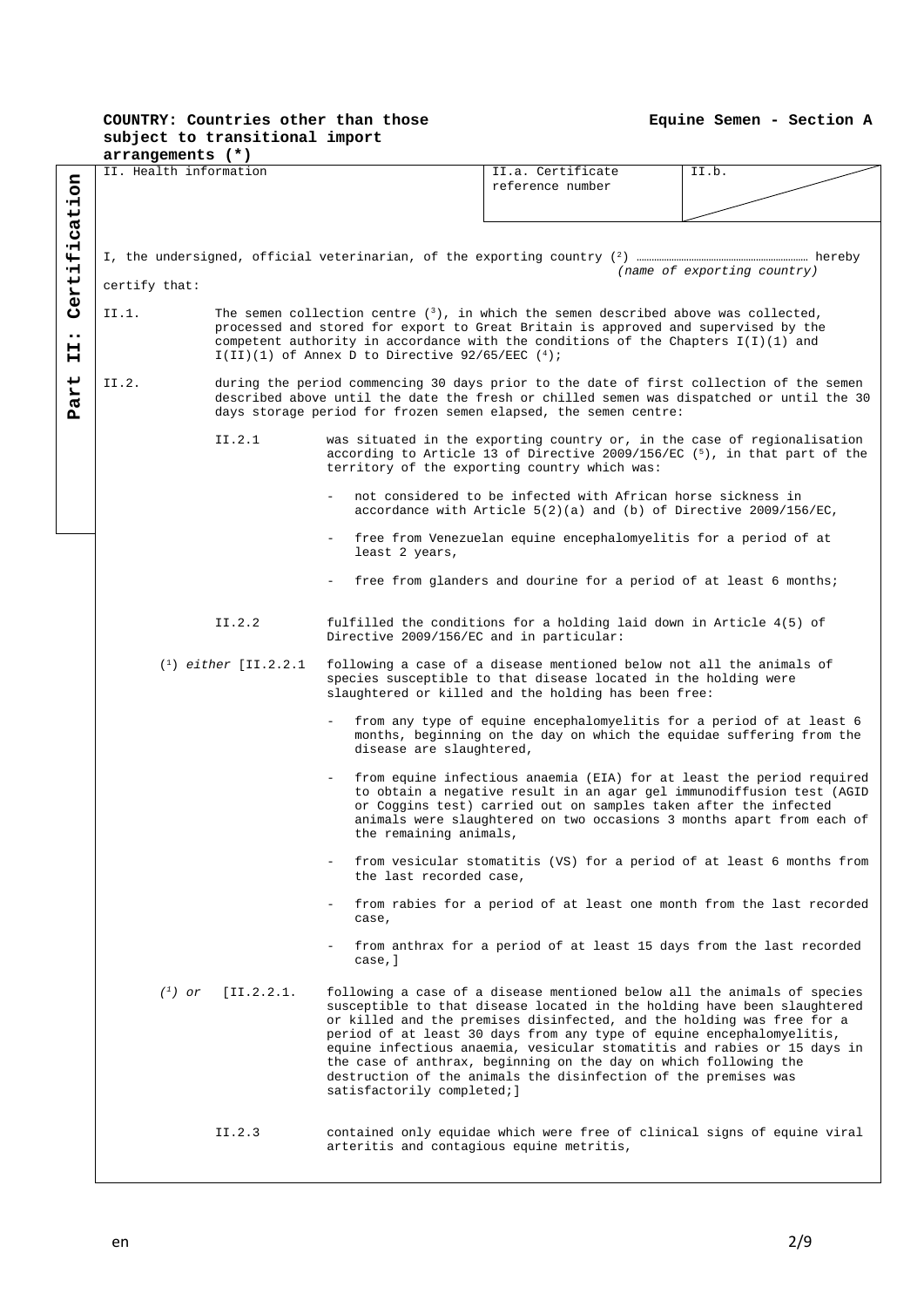**Equine Semen - Section A** 

#### **COUNTRY: Countries other than those subject to transitional import arrangements (\*)**

| II. Health information |                        |                                         | II.a. Certificate                                                                                                                                  | II.b. |  |  |  |
|------------------------|------------------------|-----------------------------------------|----------------------------------------------------------------------------------------------------------------------------------------------------|-------|--|--|--|
|                        |                        |                                         | reference number                                                                                                                                   |       |  |  |  |
|                        |                        |                                         |                                                                                                                                                    |       |  |  |  |
|                        |                        |                                         |                                                                                                                                                    |       |  |  |  |
| II.3.                  | located in the centre: |                                         | Prior to entering the semen collection centre the donor stallions and any other equidae                                                            |       |  |  |  |
|                        |                        |                                         |                                                                                                                                                    |       |  |  |  |
|                        |                        |                                         |                                                                                                                                                    |       |  |  |  |
|                        | II.3.1.                |                                         | were continuously resident for a period of 3 months (or since entry if<br>they were directly imported from Great Britain during the 3              |       |  |  |  |
|                        |                        |                                         | months period) in the exporting country or, in the case of regionalisation                                                                         |       |  |  |  |
|                        |                        |                                         | in accordance with Article 13 of Directive 2009/156/EC, in that part of                                                                            |       |  |  |  |
|                        |                        |                                         | the territory of the exporting country which was during that period:                                                                               |       |  |  |  |
|                        |                        |                                         |                                                                                                                                                    |       |  |  |  |
|                        |                        |                                         | not considered to be infected with African horse sickness in                                                                                       |       |  |  |  |
|                        |                        |                                         | accordance with Article $5(2)(a)$ and (b) of Directive 2009/156/EC,                                                                                |       |  |  |  |
|                        |                        |                                         |                                                                                                                                                    |       |  |  |  |
|                        |                        | least 2 years,                          | free from Venezuelan equine encephalomyelitis for a period of at                                                                                   |       |  |  |  |
|                        |                        |                                         | free from glanders and dourine for a period of at least 6 months;                                                                                  |       |  |  |  |
|                        |                        |                                         |                                                                                                                                                    |       |  |  |  |
| $(1)$ either [II.3.2]  |                        |                                         | originated from the country of export which was on the day of admission                                                                            |       |  |  |  |
|                        |                        |                                         | into the centre free from vesicular stomatitis (VS) for a period of at                                                                             |       |  |  |  |
|                        |                        | least 6 months, ]                       |                                                                                                                                                    |       |  |  |  |
|                        |                        |                                         |                                                                                                                                                    |       |  |  |  |
| $(^1)$ or              |                        |                                         | [II.3.2 were subjected to a virus neutralisation test for vesicular stomatitis                                                                     |       |  |  |  |
|                        |                        |                                         | (VS) carried out with a negative result at a serum dilution of 1 in 32 or                                                                          |       |  |  |  |
|                        |                        |                                         | a VS ELISA carried out with a negative result in accordance with the<br>relevant Chapter of the Manual of Diagnostic Tests and Vaccines for        |       |  |  |  |
|                        |                        |                                         | Terrestrial Animals of the OIE on a blood sample taken ( <sup>6</sup> ) within 14 days                                                             |       |  |  |  |
|                        |                        | prior to entering the centre; ]         |                                                                                                                                                    |       |  |  |  |
|                        |                        |                                         |                                                                                                                                                    |       |  |  |  |
|                        | II.3.3                 |                                         | originated from holdings which on the day of admission onto the centre                                                                             |       |  |  |  |
|                        |                        |                                         | fulfilled the requirements of point II.2.2;                                                                                                        |       |  |  |  |
|                        |                        |                                         |                                                                                                                                                    |       |  |  |  |
| II.4                   |                        |                                         | The semen described above was collected from donor stallions which:                                                                                |       |  |  |  |
|                        |                        |                                         |                                                                                                                                                    |       |  |  |  |
|                        | II.4.1                 |                                         | did not show any clinical sign of an infectious or contagious disease at                                                                           |       |  |  |  |
|                        |                        | semen was collected;                    | the time of admission onto the semen collection centre and on the day the                                                                          |       |  |  |  |
|                        |                        |                                         |                                                                                                                                                    |       |  |  |  |
|                        |                        |                                         |                                                                                                                                                    |       |  |  |  |
|                        | II.4.2                 |                                         | were kept for a period of at least 30 days prior to the date of semen<br>collection in holdings where no equine animal has shown any clinical sign |       |  |  |  |
|                        |                        |                                         | of equine viral arteritis or contagious equine metritis during that                                                                                |       |  |  |  |
|                        |                        | period;                                 |                                                                                                                                                    |       |  |  |  |
|                        |                        |                                         |                                                                                                                                                    |       |  |  |  |
|                        | II.4.3                 |                                         | were not used for natural mating during a period of at least 30 days                                                                               |       |  |  |  |
|                        |                        |                                         | prior to the date of first semen collection and between the dates of the                                                                           |       |  |  |  |
|                        |                        |                                         | first sample referred to in points II.4.5.1, II.4.5.2 and/or II.4.5.3 and                                                                          |       |  |  |  |
|                        |                        | until the end of the collection period; |                                                                                                                                                    |       |  |  |  |
|                        |                        |                                         |                                                                                                                                                    |       |  |  |  |
|                        | II.4.4                 |                                         | underwent the following tests, which meet at least the requirements of                                                                             |       |  |  |  |
|                        |                        |                                         | the relevant Chapter of the Manual of Diagnostic Tests and Vaccines for                                                                            |       |  |  |  |
|                        |                        |                                         | Terrestrial Animals of the OIE, carried out in a laboratory which is                                                                               |       |  |  |  |
|                        |                        |                                         | recognised by the competent authority and has the tests referred to<br>hereinafter included in its accreditation equivalent to that provided for   |       |  |  |  |
|                        |                        |                                         | in Article 37 of Regulation (EU) No 2017/625 $(7)$ , as follows:                                                                                   |       |  |  |  |
|                        |                        |                                         |                                                                                                                                                    |       |  |  |  |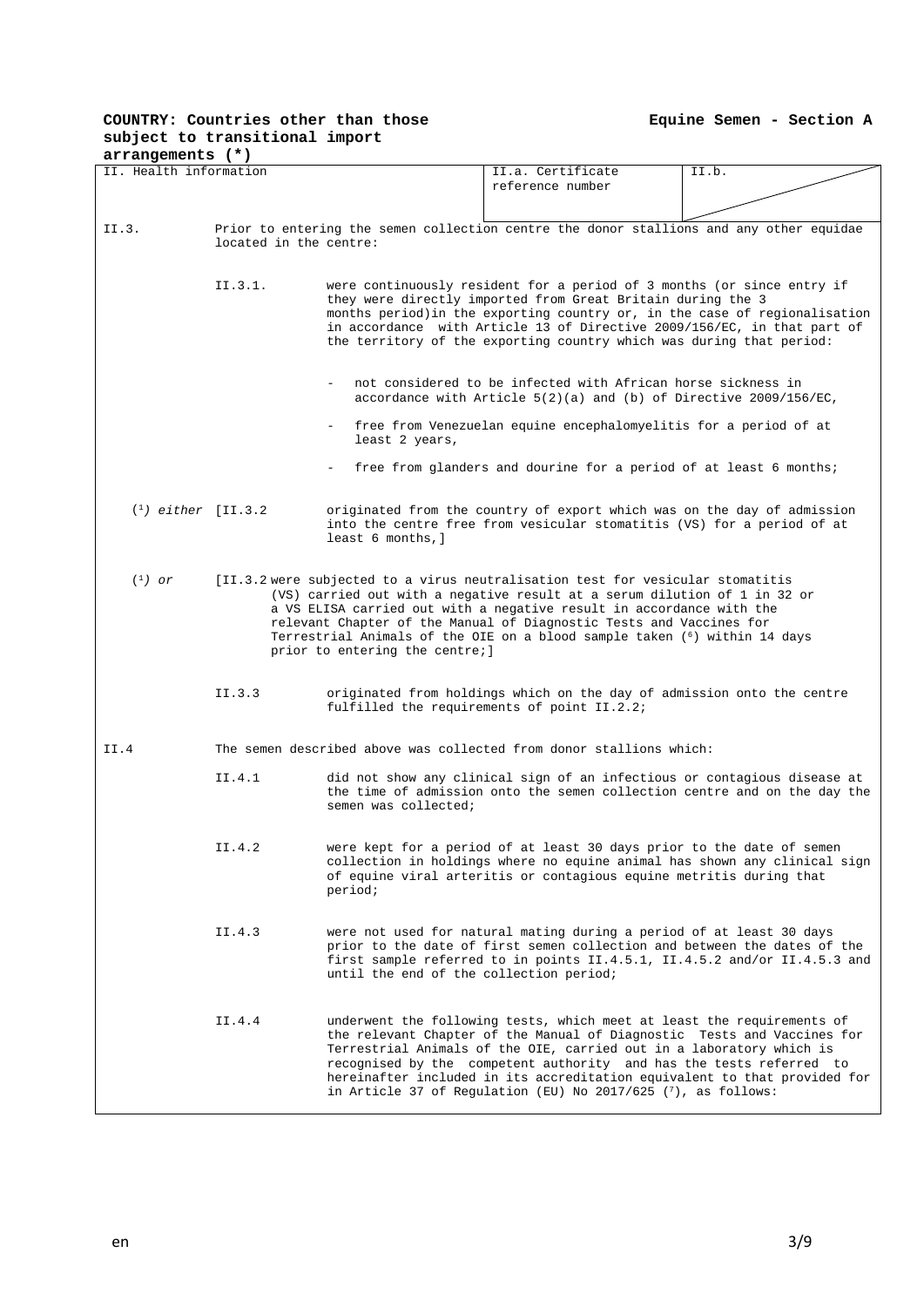| arrangements (*)          |                             |                                                                                                                                                                                                                                                                                                                                                                                          |                                                                                                                                                                                                                                                                                                                                                                                                                                                                                        |       |  |  |  |  |
|---------------------------|-----------------------------|------------------------------------------------------------------------------------------------------------------------------------------------------------------------------------------------------------------------------------------------------------------------------------------------------------------------------------------------------------------------------------------|----------------------------------------------------------------------------------------------------------------------------------------------------------------------------------------------------------------------------------------------------------------------------------------------------------------------------------------------------------------------------------------------------------------------------------------------------------------------------------------|-------|--|--|--|--|
| II. Health information    |                             |                                                                                                                                                                                                                                                                                                                                                                                          | II.a. Certificate                                                                                                                                                                                                                                                                                                                                                                                                                                                                      | II.b. |  |  |  |  |
|                           |                             |                                                                                                                                                                                                                                                                                                                                                                                          | reference number                                                                                                                                                                                                                                                                                                                                                                                                                                                                       |       |  |  |  |  |
|                           |                             |                                                                                                                                                                                                                                                                                                                                                                                          |                                                                                                                                                                                                                                                                                                                                                                                                                                                                                        |       |  |  |  |  |
|                           | $(8)$ [II.4.4.1.            | $result:$ ]                                                                                                                                                                                                                                                                                                                                                                              | for equine infectious anaemia (EIA), an agar-gel immuno-diffusion<br>test (AGID or Coggins test) or an enzyme-linked immunosorbent<br>assay (ELISA) for equine infectious anaemia with a negative                                                                                                                                                                                                                                                                                      |       |  |  |  |  |
|                           | II.4.4.2                    | for equine viral arteritis (EVA)                                                                                                                                                                                                                                                                                                                                                         |                                                                                                                                                                                                                                                                                                                                                                                                                                                                                        |       |  |  |  |  |
|                           | $(1)$ either [II.4.4.2.1]   | a serum neutralisation test with a negative result at a serum<br>dilution of one in four; I                                                                                                                                                                                                                                                                                              |                                                                                                                                                                                                                                                                                                                                                                                                                                                                                        |       |  |  |  |  |
|                           | $(1)$ and/or $(III4.4.2.2)$ | a virus isolation test, polymerase chain reaction (PCR) or real<br>time PCR with a negative result on an aliquot of the entire semen<br>of the donor stallion; I                                                                                                                                                                                                                         |                                                                                                                                                                                                                                                                                                                                                                                                                                                                                        |       |  |  |  |  |
|                           | II.4.4.3                    | for contagious equine metritis (CEM), an agent identification test<br>carried out on three specimens (swabs) taken from the donor stallion on<br>two occasions with an interval of not less than 7 days at least from the<br>penile sheath (prepuce), the urethra and the fossa glandis;                                                                                                 |                                                                                                                                                                                                                                                                                                                                                                                                                                                                                        |       |  |  |  |  |
|                           |                             |                                                                                                                                                                                                                                                                                                                                                                                          | The samples were in no case taken earlier than 7 days (systemic treatment) or 21 days<br>(local treatment) after antimicrobial treatment of the donor stallion and were placed in<br>transport medium with activated charcoal, such as Amies medium, before dispatch to the<br>laboratory where they were subjected with a negative result to a test for:                                                                                                                              |       |  |  |  |  |
| $(1)$ either [II.4.4.3.1] |                             |                                                                                                                                                                                                                                                                                                                                                                                          | the isolation of Taylorella equigenitalis after cultivation under<br>microaerophilic conditions for a period of at least 7 days, set up within<br>24 hours after taking the specimens from the donor animal, or 48 hours<br>where the specimens are kept cool during transport; $]$                                                                                                                                                                                                    |       |  |  |  |  |
|                           | $(1)$ and/or [II.4.4.3.2.]  | donor animal:l                                                                                                                                                                                                                                                                                                                                                                           | the detection of genome of Taylorella equigenitalis by PCR or real-time<br>PCR, carried out within 48 hours after taking the specimens from the                                                                                                                                                                                                                                                                                                                                        |       |  |  |  |  |
| II.4.5                    |                             | of Annex D to Directive 92/65/EEC as follows:                                                                                                                                                                                                                                                                                                                                            | were subjected with the results specified in point II.4.4 in each case to at least one<br>of the test programmes detailed respectively in points $1.6(a)$ , (b) and (c) of Chapter II                                                                                                                                                                                                                                                                                                  |       |  |  |  |  |
| $(9)$ [II.4.5.1.          |                             | The door stallion was continuously resident on the semen collection centre for a<br>period of at least 30 days prior to the date of the first collection and during<br>the period of collection of the semen described above, and no equidae on the<br>semen collection centre came during that time into direct contact with equidae<br>of lower health status than the donor stallion. |                                                                                                                                                                                                                                                                                                                                                                                                                                                                                        |       |  |  |  |  |
|                           |                             | to the first semen collection.]                                                                                                                                                                                                                                                                                                                                                          | The tests described in point II.4.4 were carried out on samples taken $(6)$ from<br>the donor stallion at least once a year at the beginning of the breeding season<br>or prior to the first collection of semen intended for imports into Great<br>Britain of fresh, chilled or frozen semen and not less than 14 days following<br>the date of the commencement of the residence period of at least 30 days prior                                                                    |       |  |  |  |  |
| $(9)$ [II.4.5.2.          |                             |                                                                                                                                                                                                                                                                                                                                                                                          | The donor stallion was resident on the semen collection centre for a period of<br>at least 30 days prior to the date of the first collection and during the period<br>of collection of the semen described above, but left the semen collection<br>centre under the responsibility of the centre veterinarian for a continuous<br>period of less than 14 days, and/or other equidae on the semen collection centre<br>came in to direct contact with equidae of a lower health status. |       |  |  |  |  |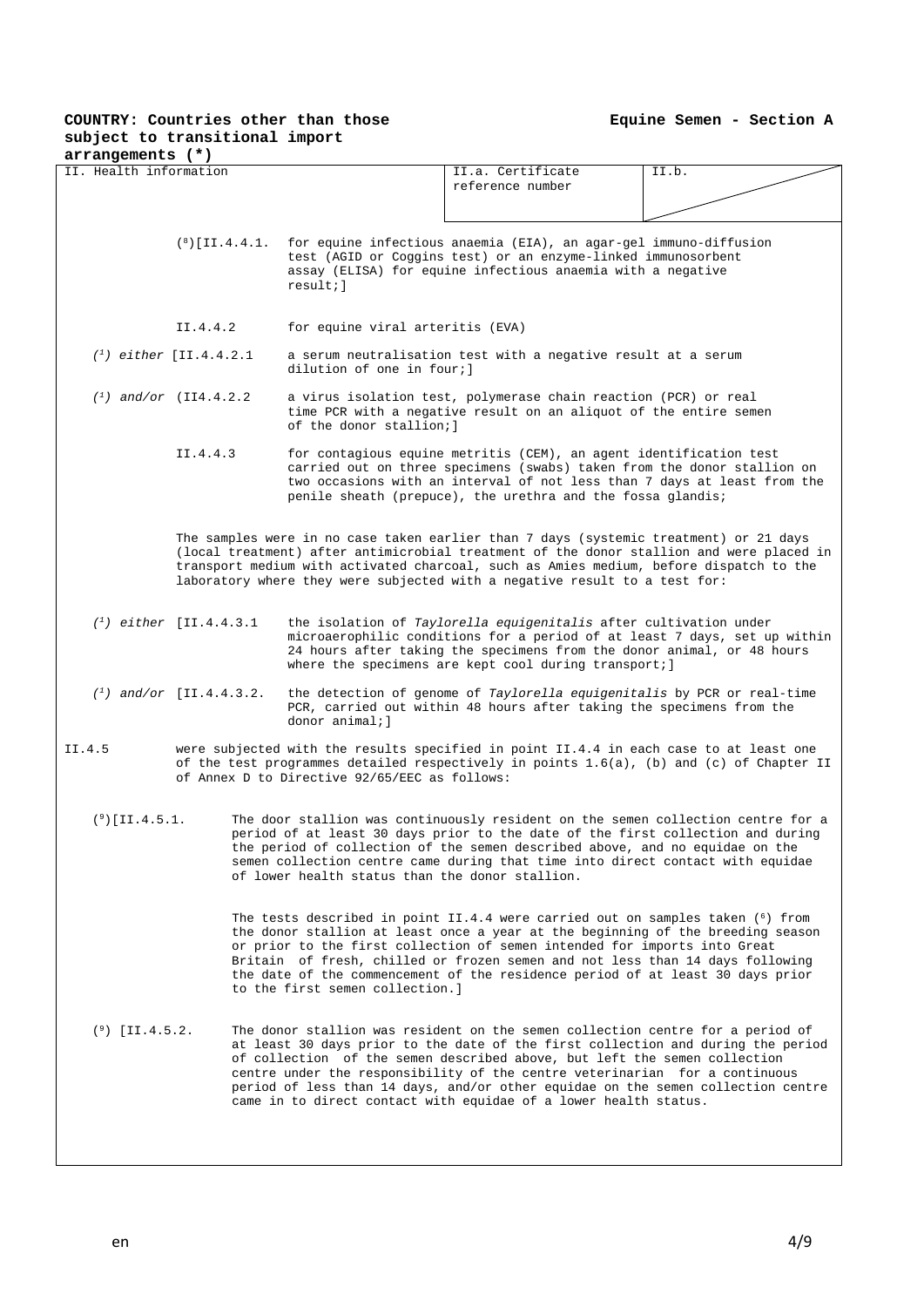| arrangements (*)                                              |                                                                                                                                                                                                                     |                                                                                                                                                                                                                                                                                                                                                                                                                |                                                                                                                                                                                                                                                                                                                                  |                                                                                                                                                         |  |  |  |
|---------------------------------------------------------------|---------------------------------------------------------------------------------------------------------------------------------------------------------------------------------------------------------------------|----------------------------------------------------------------------------------------------------------------------------------------------------------------------------------------------------------------------------------------------------------------------------------------------------------------------------------------------------------------------------------------------------------------|----------------------------------------------------------------------------------------------------------------------------------------------------------------------------------------------------------------------------------------------------------------------------------------------------------------------------------|---------------------------------------------------------------------------------------------------------------------------------------------------------|--|--|--|
| II. Health information                                        |                                                                                                                                                                                                                     |                                                                                                                                                                                                                                                                                                                                                                                                                | II.a. Certificate<br>reference number                                                                                                                                                                                                                                                                                            | II.b                                                                                                                                                    |  |  |  |
|                                                               |                                                                                                                                                                                                                     |                                                                                                                                                                                                                                                                                                                                                                                                                |                                                                                                                                                                                                                                                                                                                                  |                                                                                                                                                         |  |  |  |
|                                                               |                                                                                                                                                                                                                     | days prior to the first semen collection,                                                                                                                                                                                                                                                                                                                                                                      | The test described in point II.4.4 were carried out on samples taken $(6)$ from<br>or prior to the date of the first collection of semen intended for imports into<br>Great Britain of fresh, chilled or frozen semen and not less than 14 days<br>following the date of the commencement of the residence period of at least 30 | the donor stallion at least once a year at the beginning of the breeding season                                                                         |  |  |  |
| and                                                           | during the period of collection of the semen intended for imports into<br>Great Britain of fresh, chilled or frozen semen the donor stallion was subjected<br>to the tests described in point II.4.4, as follows:   |                                                                                                                                                                                                                                                                                                                                                                                                                |                                                                                                                                                                                                                                                                                                                                  |                                                                                                                                                         |  |  |  |
|                                                               | (a)                                                                                                                                                                                                                 | described above;                                                                                                                                                                                                                                                                                                                                                                                               | for equine infectious anaemia, one of the tests described in<br>point II.4.4.1 was last carried out on a sample of blood taken<br>$(6)$ not more than 90 days prior to the collection of the semen                                                                                                                               |                                                                                                                                                         |  |  |  |
| (b)<br>for equine viral arteritis, one of the tests described |                                                                                                                                                                                                                     |                                                                                                                                                                                                                                                                                                                                                                                                                |                                                                                                                                                                                                                                                                                                                                  |                                                                                                                                                         |  |  |  |
| $(1)$ either                                                  |                                                                                                                                                                                                                     |                                                                                                                                                                                                                                                                                                                                                                                                                | [in point II.4.4.2 was last carried out on a sample taken $(6)$ not<br>more than 30 days prior to the date of the collection of the<br>semen described above; 1                                                                                                                                                                  |                                                                                                                                                         |  |  |  |
|                                                               | $(^1)$ or                                                                                                                                                                                                           | one in four;]                                                                                                                                                                                                                                                                                                                                                                                                  | [in point II.4.4.2.2 was carried out on an aliquot of the entire<br>to the date of the collection of the semen described above and a<br>period reacted with a positive result in a serum neutralisation<br>test for equine viral arteritis at a serum dilution of more than                                                      | semen of the donor stallion taken $(6)$ not more than 6 months prior<br>blood sample taken ( <sup>6</sup> ) from the donor stallion during the 6 months |  |  |  |
|                                                               | (c)                                                                                                                                                                                                                 | for contagious equine metritis, the test described in point<br>II.4.4.3 was last carried out on three specimens (swabs) taken $(6)$<br>not more than 60 days prior to the date of the collection of<br>semen described above                                                                                                                                                                                   |                                                                                                                                                                                                                                                                                                                                  |                                                                                                                                                         |  |  |  |
|                                                               | $\binom{1}{1}$ either                                                                                                                                                                                               | [on two occasions]                                                                                                                                                                                                                                                                                                                                                                                             |                                                                                                                                                                                                                                                                                                                                  |                                                                                                                                                         |  |  |  |
|                                                               | $(^1)$ or                                                                                                                                                                                                           |                                                                                                                                                                                                                                                                                                                                                                                                                | [on a single occasion and subjected to a PCR or real-time PCR.]]                                                                                                                                                                                                                                                                 |                                                                                                                                                         |  |  |  |
| $(9)$ [II.4.5.3                                               | The donor stallion does not meet the conditions set out in points $1.6(a)$ and (b)<br>of Chapter II of Annex D to Directive 92/65/EEC and the semen is collected for<br>imports into Great Britain of frozen semen. |                                                                                                                                                                                                                                                                                                                                                                                                                |                                                                                                                                                                                                                                                                                                                                  |                                                                                                                                                         |  |  |  |
|                                                               |                                                                                                                                                                                                                     | beginning of the breeding season,                                                                                                                                                                                                                                                                                                                                                                              | The tests described in points II.4.4.1, II.4.4.2 and II.4.4.3 were carried out<br>on samples taken ( <sup>6</sup> ) from the donor stallion at least once a year at the                                                                                                                                                          |                                                                                                                                                         |  |  |  |
| and                                                           | above,                                                                                                                                                                                                              | the tests described in points II.4.4.1 and II.4.4.3 were carried out on<br>samples taken (6) from the donor stallion during the storage period of the semen<br>of a minimum period of 30 days from the date of the collection of the semen and<br>before the semen is removed from the semen collection centre, not less than 14<br>days and not more than 90 days after the collection of the semen described |                                                                                                                                                                                                                                                                                                                                  |                                                                                                                                                         |  |  |  |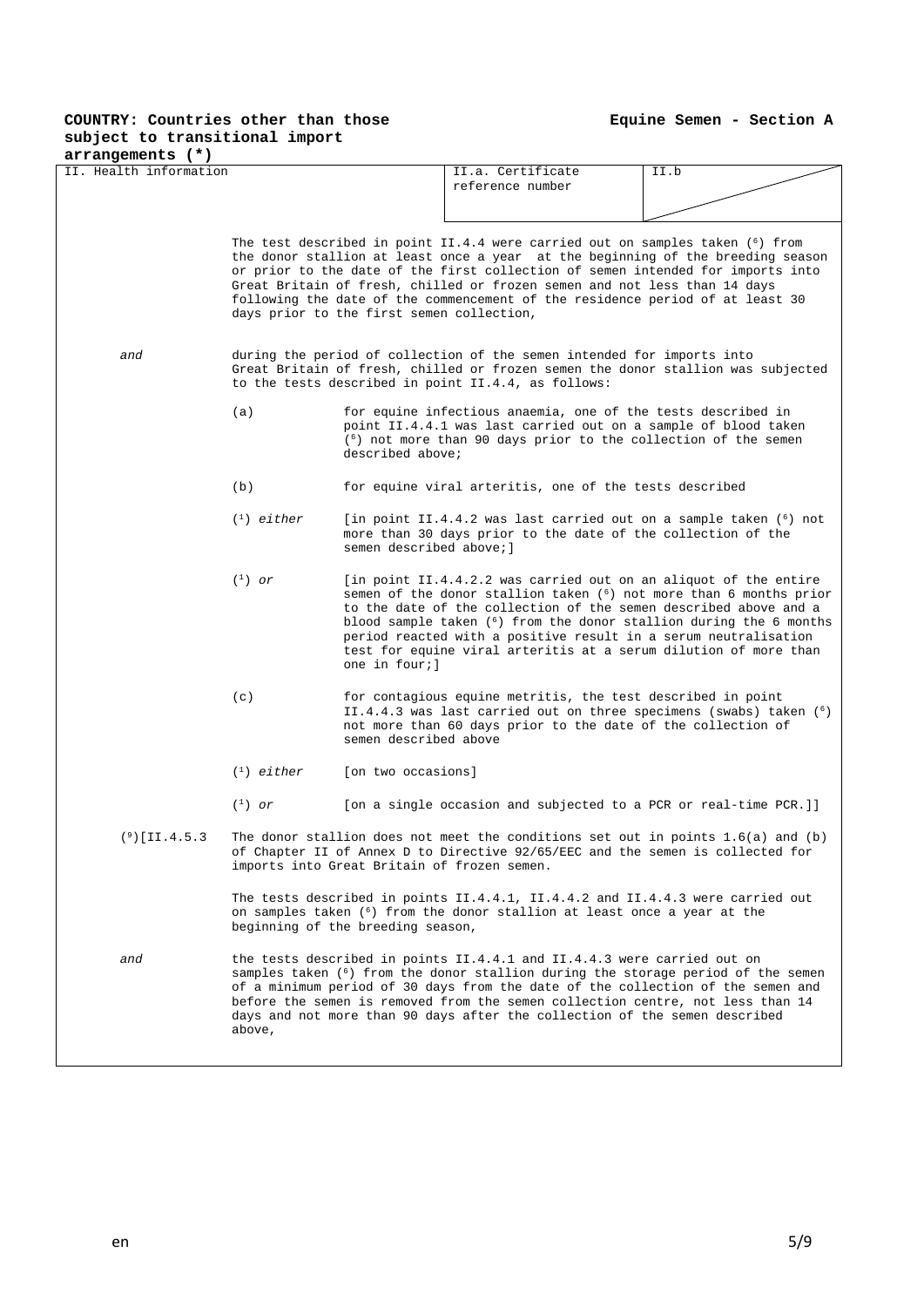**Equine Semen - Section A** 

| $arrangements$ $(*)$       |                                                                                                                                                                                                                                                                                                                                                                                                                                                                                                                       |                      |                                                                                                                                                   |                     |                                                                                                                                                                                                                                                                                                                                                                                                                 |                                |                 |                 |              |  |
|----------------------------|-----------------------------------------------------------------------------------------------------------------------------------------------------------------------------------------------------------------------------------------------------------------------------------------------------------------------------------------------------------------------------------------------------------------------------------------------------------------------------------------------------------------------|----------------------|---------------------------------------------------------------------------------------------------------------------------------------------------|---------------------|-----------------------------------------------------------------------------------------------------------------------------------------------------------------------------------------------------------------------------------------------------------------------------------------------------------------------------------------------------------------------------------------------------------------|--------------------------------|-----------------|-----------------|--------------|--|
|                            | II. Health information                                                                                                                                                                                                                                                                                                                                                                                                                                                                                                |                      |                                                                                                                                                   |                     | II.a. Certificate<br>reference number                                                                                                                                                                                                                                                                                                                                                                           |                                | II.b.           |                 |              |  |
| and                        | $(1)$ either<br>described above.]<br>$\binom{1}{1}$ or                                                                                                                                                                                                                                                                                                                                                                                                                                                                |                      |                                                                                                                                                   |                     | [the tests for equine viral arteritis described in point II.4.4.2<br>were carried out on samples taken $(6)$ during the storage period of<br>the semen of a minimum period of 30 days from the date of<br>collection of the semen and before the semen is removed from the semen<br>collection centre or used, not less than 14 days and not more<br>than 90 days after the date of the collection of the semen |                                |                 |                 |              |  |
|                            | [the non-shedder state of a donor stallion seropositive for<br>equine viral arteritis was confirmed by a virus isolation test,<br>PCR or real-time PCR carried out with a negative result on<br>samples of an aliquot of the entire semen of the donor stallion<br>taken ( <sup>6</sup> ) twice a year at an interval of at least 4 months and the donor<br>stallion has reacted with a positive result at a serum dilution of at<br>least one in four in a serum neutralisation test for equine viral<br>arteritis.l |                      |                                                                                                                                                   |                     |                                                                                                                                                                                                                                                                                                                                                                                                                 |                                |                 |                 |              |  |
| II.4.6.                    |                                                                                                                                                                                                                                                                                                                                                                                                                                                                                                                       | the following dates: | underwent the testing provided for in points II.3.2 $(1)$ and II.4.5 on samples taken on                                                          |                     |                                                                                                                                                                                                                                                                                                                                                                                                                 |                                |                 |                 |              |  |
|                            |                                                                                                                                                                                                                                                                                                                                                                                                                                                                                                                       |                      | Start date $(6)$                                                                                                                                  |                     | Date of sampling for health tests (6)                                                                                                                                                                                                                                                                                                                                                                           |                                |                 |                 |              |  |
| Identification of<br>semen | programme<br>Test                                                                                                                                                                                                                                                                                                                                                                                                                                                                                                     | Donor<br>residence   | Semen<br>collection                                                                                                                               | VS $(^1)$<br>II.3.2 | EIA<br>II.4.4.1.                                                                                                                                                                                                                                                                                                                                                                                                | EVA II.4.4.2.<br>CEM II.4.4.3. |                 |                 |              |  |
|                            |                                                                                                                                                                                                                                                                                                                                                                                                                                                                                                                       |                      |                                                                                                                                                   |                     |                                                                                                                                                                                                                                                                                                                                                                                                                 | Blood<br>sample                | Semen<br>sample | $1$ .<br>sample | 2.<br>sample |  |
|                            |                                                                                                                                                                                                                                                                                                                                                                                                                                                                                                                       |                      |                                                                                                                                                   |                     |                                                                                                                                                                                                                                                                                                                                                                                                                 |                                |                 |                 |              |  |
|                            |                                                                                                                                                                                                                                                                                                                                                                                                                                                                                                                       |                      |                                                                                                                                                   |                     |                                                                                                                                                                                                                                                                                                                                                                                                                 |                                |                 |                 |              |  |
|                            |                                                                                                                                                                                                                                                                                                                                                                                                                                                                                                                       |                      |                                                                                                                                                   |                     |                                                                                                                                                                                                                                                                                                                                                                                                                 |                                |                 |                 |              |  |
|                            |                                                                                                                                                                                                                                                                                                                                                                                                                                                                                                                       |                      |                                                                                                                                                   |                     |                                                                                                                                                                                                                                                                                                                                                                                                                 |                                |                 |                 |              |  |
| $(1)$ either               | [II.5]                                                                                                                                                                                                                                                                                                                                                                                                                                                                                                                |                      | No antibiotics were added to the semen; ]                                                                                                         |                     |                                                                                                                                                                                                                                                                                                                                                                                                                 |                                |                 |                 |              |  |
| $(1)$ or                   | [II.5]                                                                                                                                                                                                                                                                                                                                                                                                                                                                                                                |                      | The following antibiotic or combination of antibiotics was added to<br>produce a concentration in the final diluted semen of not less than $(10)$ |                     |                                                                                                                                                                                                                                                                                                                                                                                                                 |                                |                 |                 |              |  |
|                            |                                                                                                                                                                                                                                                                                                                                                                                                                                                                                                                       |                      |                                                                                                                                                   |                     |                                                                                                                                                                                                                                                                                                                                                                                                                 |                                |                 |                 |              |  |

II.6. The semen described above was:

II.6.1. collected, processed stored and transported under conditions which comply with the requirements of Chapters II(I)(1) and III(I) of Annex D to Directive 92/65/EEC;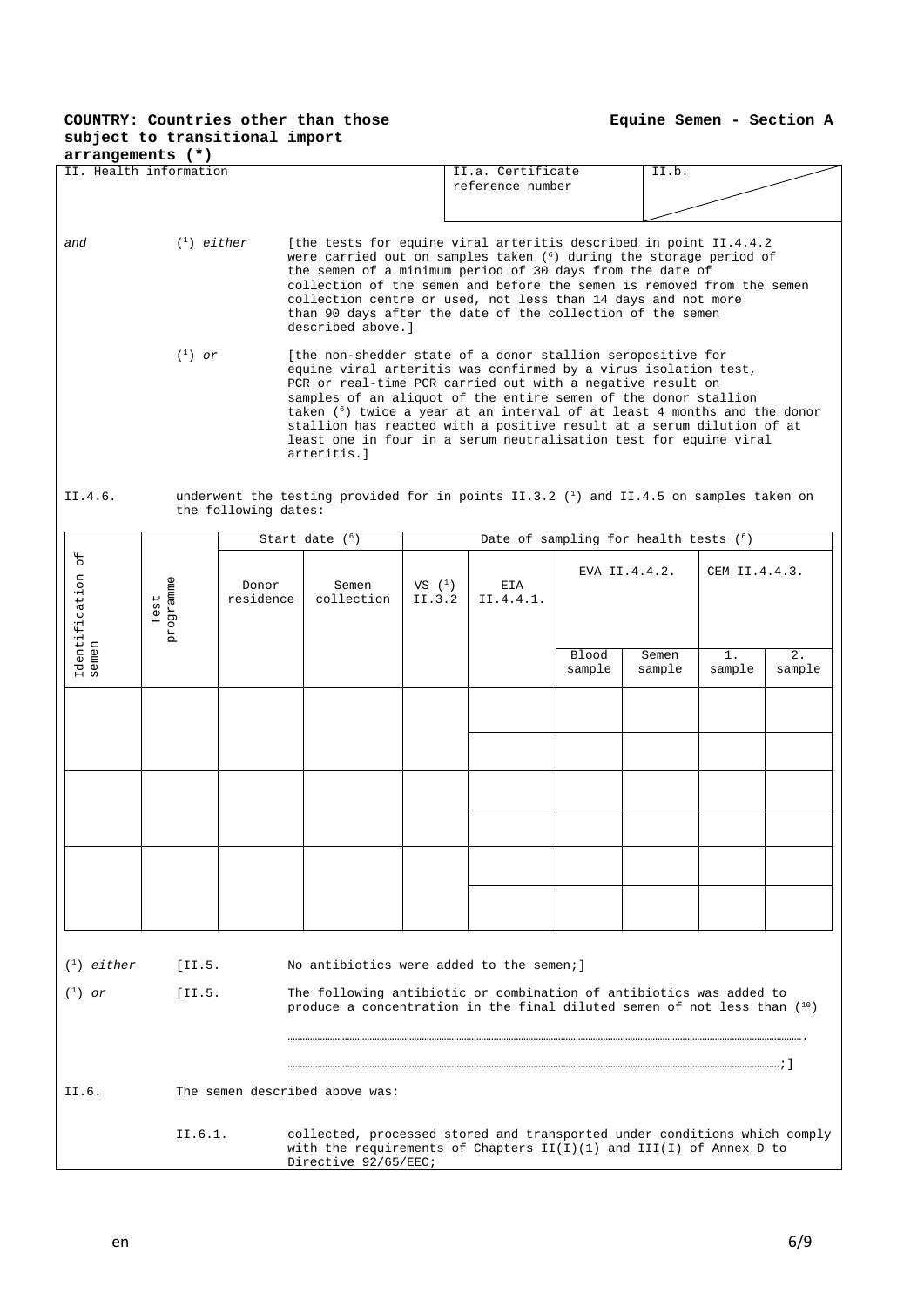| arrangements (*)                                                                                                                                                                                                                  |                                                                                                                                                                                                                                             |                   |       |  |  |  |  |  |
|-----------------------------------------------------------------------------------------------------------------------------------------------------------------------------------------------------------------------------------|---------------------------------------------------------------------------------------------------------------------------------------------------------------------------------------------------------------------------------------------|-------------------|-------|--|--|--|--|--|
| II. Health information                                                                                                                                                                                                            |                                                                                                                                                                                                                                             | II.a. Certificate | II.b. |  |  |  |  |  |
|                                                                                                                                                                                                                                   |                                                                                                                                                                                                                                             | reference no      |       |  |  |  |  |  |
|                                                                                                                                                                                                                                   |                                                                                                                                                                                                                                             |                   |       |  |  |  |  |  |
|                                                                                                                                                                                                                                   | II.6.2 sent to the place of loading in a sealed container in accordance with point 1.4 of<br>Chapter III(I) of Annex D to Directive $92/65/EEC$ and bearing the number indicated in Box<br>I.23.                                            |                   |       |  |  |  |  |  |
| Notes                                                                                                                                                                                                                             |                                                                                                                                                                                                                                             |                   |       |  |  |  |  |  |
| (*) Those countries subject to the transitional import arrangements include: an EU member State;<br>Liechtenstein; Norway and Switzerland.                                                                                        |                                                                                                                                                                                                                                             |                   |       |  |  |  |  |  |
| References to European Union legislation within this certificate are references to direct EU<br>legislation which has been retained in Great Britain (retained EU law as defined in the European Union<br>(Withdrawal) Act 2018). |                                                                                                                                                                                                                                             |                   |       |  |  |  |  |  |
|                                                                                                                                                                                                                                   | References to Great Britain in this certificate include Channel Islands and Isle of Man.                                                                                                                                                    |                   |       |  |  |  |  |  |
| Part I:                                                                                                                                                                                                                           |                                                                                                                                                                                                                                             |                   |       |  |  |  |  |  |
| Box $I.11$ .:                                                                                                                                                                                                                     | The place of origin shall correspond to the semen collection centre of the<br>semen origin.                                                                                                                                                 |                   |       |  |  |  |  |  |
| Box I.22                                                                                                                                                                                                                          | The number of packages shall correspond to the number of containers.                                                                                                                                                                        |                   |       |  |  |  |  |  |
| Box $I.23$                                                                                                                                                                                                                        | The identification of container and seal number shall be indicated.                                                                                                                                                                         |                   |       |  |  |  |  |  |
| Box I.28<br>The donor identity shall correspond to the official identification of the<br>animal.                                                                                                                                  |                                                                                                                                                                                                                                             |                   |       |  |  |  |  |  |
|                                                                                                                                                                                                                                   | The date of collection shall be indicated in the following format dd/mm/yyyy.                                                                                                                                                               |                   |       |  |  |  |  |  |
| Part II:                                                                                                                                                                                                                          |                                                                                                                                                                                                                                             |                   |       |  |  |  |  |  |
|                                                                                                                                                                                                                                   | Guidance for the completion of the table in point II.4.6.                                                                                                                                                                                   |                   |       |  |  |  |  |  |
| Abbreviations:                                                                                                                                                                                                                    |                                                                                                                                                                                                                                             |                   |       |  |  |  |  |  |
| VS                                                                                                                                                                                                                                | Vesicular stomatitis (VS) testing if required in accordance with point II.3.2                                                                                                                                                               |                   |       |  |  |  |  |  |
| $EIA-1$                                                                                                                                                                                                                           | Equine infectious anaemia (EIA) testing first occasion                                                                                                                                                                                      |                   |       |  |  |  |  |  |
| $EIA-2$                                                                                                                                                                                                                           | EIA testing second occasion                                                                                                                                                                                                                 |                   |       |  |  |  |  |  |
|                                                                                                                                                                                                                                   | EVA-B1 Equine viral arteritis (EVA) testing on blood sample first occasion                                                                                                                                                                  |                   |       |  |  |  |  |  |
|                                                                                                                                                                                                                                   | EVA-B2 EVA testing on blood sample second occasion                                                                                                                                                                                          |                   |       |  |  |  |  |  |
|                                                                                                                                                                                                                                   | EVA-S1 EVA testing on semen sample first occasion                                                                                                                                                                                           |                   |       |  |  |  |  |  |
|                                                                                                                                                                                                                                   | EVA-S2 EVA testing on semen sample second occasion                                                                                                                                                                                          |                   |       |  |  |  |  |  |
|                                                                                                                                                                                                                                   | CEM-11 Contagious equine metritis (CEM) testing first occasion first sample                                                                                                                                                                 |                   |       |  |  |  |  |  |
|                                                                                                                                                                                                                                   | CEM-12 CEM testing first occasion second sample taken 7 days after CEM-11                                                                                                                                                                   |                   |       |  |  |  |  |  |
|                                                                                                                                                                                                                                   | CEM-21 CEM testing second occasion first sample                                                                                                                                                                                             |                   |       |  |  |  |  |  |
|                                                                                                                                                                                                                                   | CEM-22 CEM testing second occasion second sample taken 7 days after CEM-21                                                                                                                                                                  |                   |       |  |  |  |  |  |
| Instructions:                                                                                                                                                                                                                     |                                                                                                                                                                                                                                             |                   |       |  |  |  |  |  |
|                                                                                                                                                                                                                                   | For each semen identified in column A in correspondence with Box I.28, the test<br>programme (points II.4.5.1, II.4.5.2 and/or II.4.5.3) shall be specified in column B,<br>and columns C and D shall be completed with the dates required. |                   |       |  |  |  |  |  |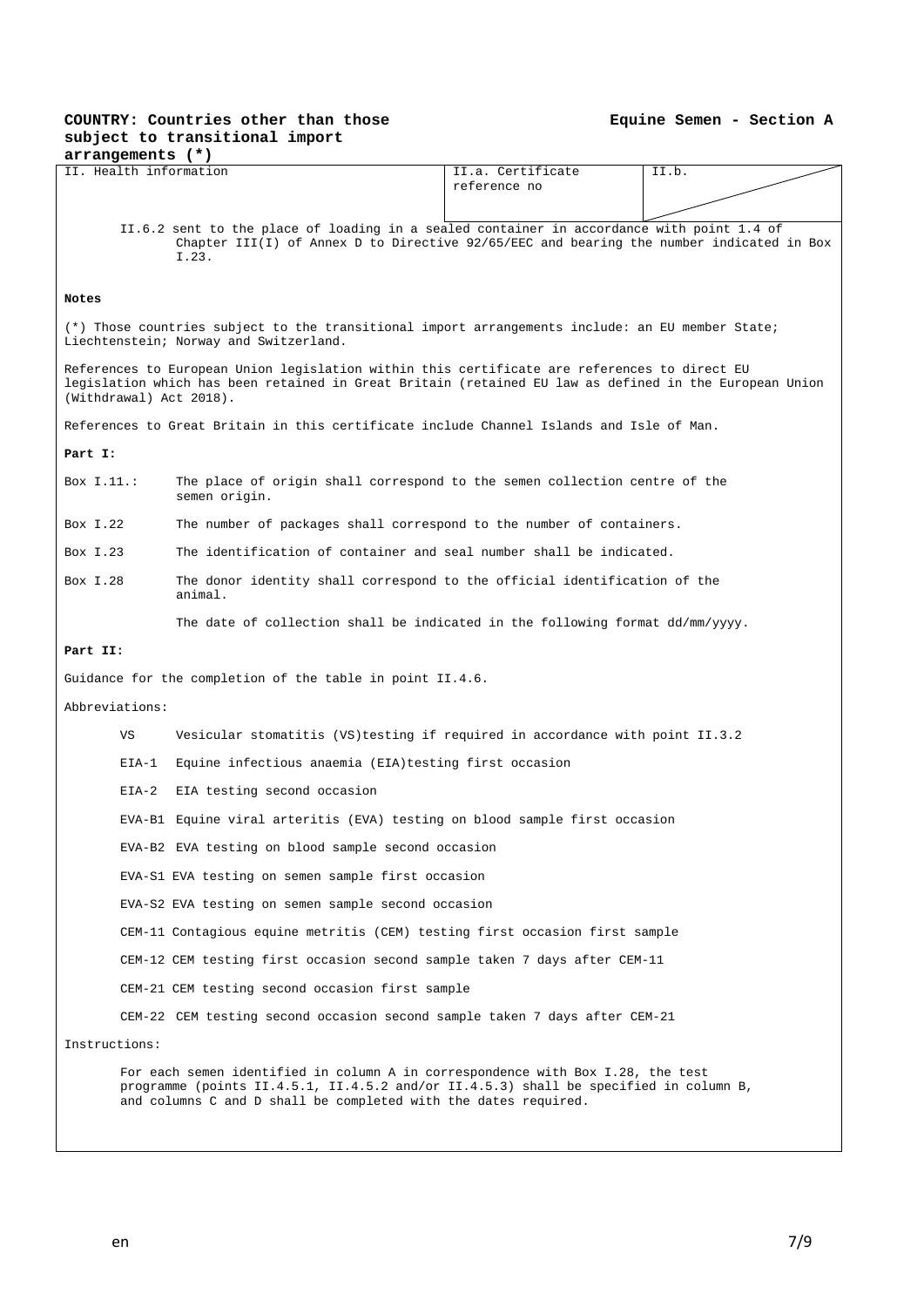#### **Equine Semen - Section A**

#### **arrangements (\*)**

| II. Health information                                                                                                                                                                                                                                                                                                                                      |                                                                                                                                                                                                                                                                                              |                    |                     |                      | II.a. Certificate<br>reference no |                                  | II.b.           |                 |              |
|-------------------------------------------------------------------------------------------------------------------------------------------------------------------------------------------------------------------------------------------------------------------------------------------------------------------------------------------------------------|----------------------------------------------------------------------------------------------------------------------------------------------------------------------------------------------------------------------------------------------------------------------------------------------|--------------------|---------------------|----------------------|-----------------------------------|----------------------------------|-----------------|-----------------|--------------|
|                                                                                                                                                                                                                                                                                                                                                             |                                                                                                                                                                                                                                                                                              |                    |                     |                      |                                   |                                  |                 |                 |              |
| The dates when samples were taken for laboratory testing prior to the first collection<br>of the semen described above as required in points II.4.5.1, II.4.5.2 and II.4.5.3,<br>shall be entered in the upper line of columns 5 to 9 of the table, this being the boxes<br>marked with EIA-1, EVA-B1 or EVA-S1 and CEM-11 and CEM-12 in the example below. |                                                                                                                                                                                                                                                                                              |                    |                     |                      |                                   |                                  |                 |                 |              |
|                                                                                                                                                                                                                                                                                                                                                             | The dates when samples were taken for repeat laboratory testing as required in<br>accordance with point II.4.5.2. or II.4.5.3. shall be entered in the lower line of<br>columns 5 to 9 in table, this being the boxes EIA-2, EVA-B2 or EVA-S2 and CEM-21 and<br>CEM-22 in the example below. |                    |                     |                      |                                   |                                  |                 |                 |              |
|                                                                                                                                                                                                                                                                                                                                                             | Date of sampling for health tests<br>Start date                                                                                                                                                                                                                                              |                    |                     |                      |                                   |                                  |                 |                 |              |
| $\sigma$ f<br>Identification<br>semen                                                                                                                                                                                                                                                                                                                       | programme<br>$Test$                                                                                                                                                                                                                                                                          | Donor<br>residence | Semen<br>collection | $VS$ $(1)$<br>II.3.2 | EIA<br>II.4.4.1.                  | EVA $II.4.4.2.$<br>CEM II.4.4.3. |                 |                 |              |
|                                                                                                                                                                                                                                                                                                                                                             |                                                                                                                                                                                                                                                                                              |                    |                     |                      |                                   | <b>Blood</b><br>sample           | Semen<br>sample | $1$ .<br>sample | 2.<br>sample |
| $\mathbf{A}$                                                                                                                                                                                                                                                                                                                                                | в                                                                                                                                                                                                                                                                                            | C                  | D                   | vs                   | $EIA-1$                           | EVA-B1                           | $EVA-S1$        | $CEM-11$        | $CEM-12$     |
|                                                                                                                                                                                                                                                                                                                                                             |                                                                                                                                                                                                                                                                                              |                    |                     |                      | $EIA-2$                           | EVA-B2                           | $EVA-S2$        | $CEM-21$        | $CEM-22$     |

- $(1)$  Delete as necessary.
- (2) Imports of equine semen are authorised from a third country listed in column 2 of Annex 1 to Commission Implementing Regulation (EU) 2018/659 provided that the semen was collected in the part of the territory of the third country detailed in column 4 of that Annex from a donor stallion of the category of Equidae indicated in columns 11, 12 or 13 of that Annex.
- (3) Only approved semen collection centres listed in accordance with Article 17(3)(b) of Directive 92/65/EEC
- (4) Council Directive 92/65/EEC of 13 July 1992 laying down animal health requirements governing trade in and imports into the Community of animals, semen, ova and embryos not subject to animal health requirements laid down in specific Community rules referred to in Annex A(I) to Directive 90/425/EEC.
- (5) Council Directive 2009/156/EC of 30 November 2009 on animal health conditions governing the movement and importation from third countries of Equidae.
- (6) Insert date in the table in point II.4.6 (follow guidance in part II of the Notes).
- (7) Regulation (EU) No 2017/625 of the European Parliament and of the Council of 15 March 2017 on official controls and other official activities performed to ensure the application of food and feed law, rules on animal health and animal welfare, plant health and plant protection products (Official Controls Regulation).